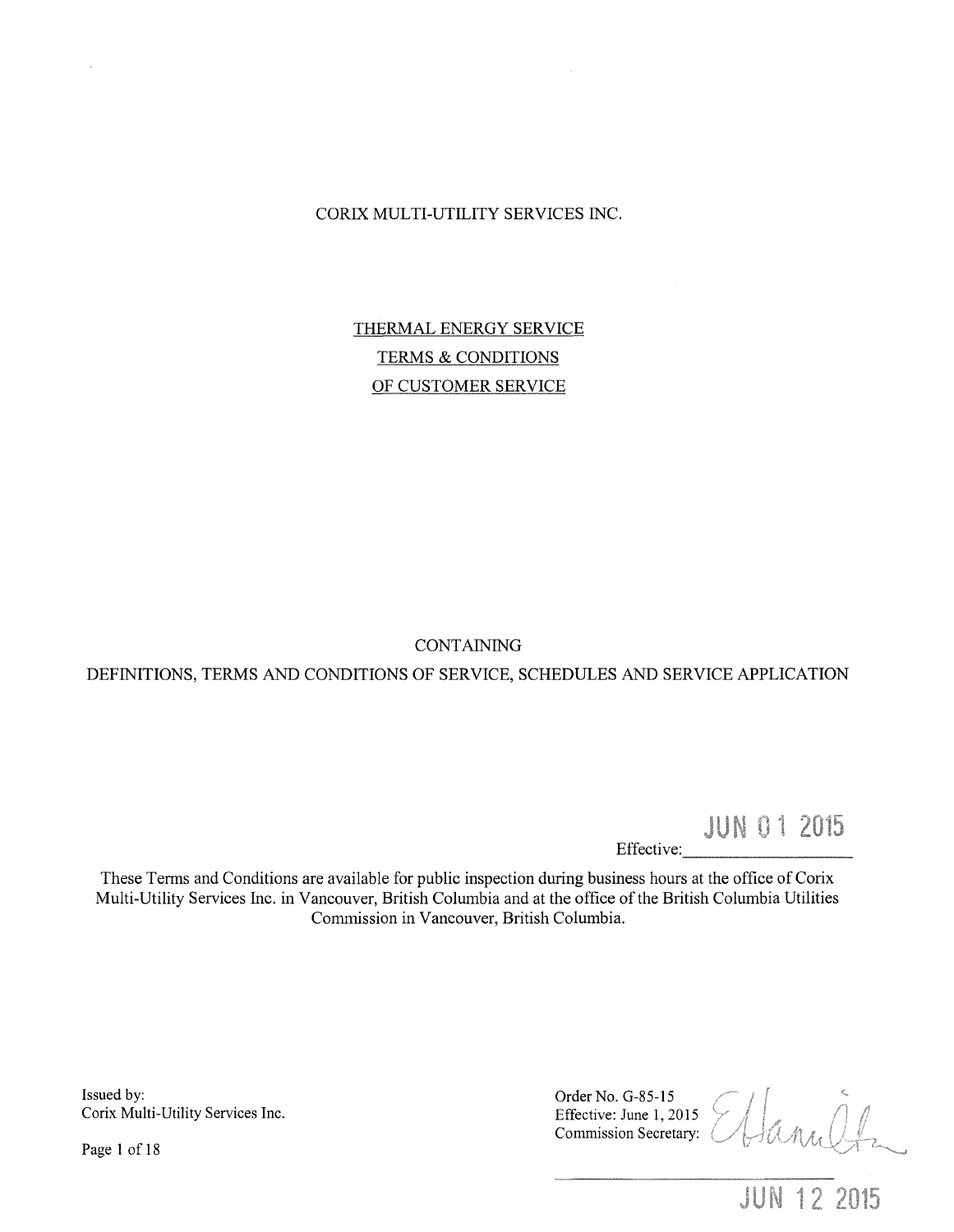### **SECTION A- DEFINITIONS**

Unless the context otherwise requires, in these Terms and Conditions the following terms have the following meanings:

**Affiliate:** has the meaning ascribed to it in the British Columbia *Business Corporations Act.* 

**Applicant:** means a Person applying to become a Customer in accordance with these Terms and Conditions.

**Application for Service:** means the application referred to in Section 1.

**Basic Charge:** means a fixed charge required to be paid by a Customer for Energy Services during a prescribed period as specified in the Rate Schedule.

**Building:** means a residential or other building or facility which is subject to a Customer Agreement.

**Building System:** means the system of water pipes and heat and domestic hot water delivery and / or storage equipment to be installed and used for distributing and storing Thermal Energy in a Building, connected to but downstream of and excluding the Service Connection and Energy Transfer Station for that Building.

**Contaminants:** means any radioactive materials, asbestos materials, urea formaldehyde, underground or above ground tanks, pollutants, contaminants, deleterious substances, dangerous substances or goods, hazardous, corrosive, or toxic substances, hazardous waste, waste, pesticides, defoliants, or any other solid, liquid, gas, vapour, odour, heat, sound, vibration, radiation, or combination of any of them, the storage, manufacture, handling, disposal, treatment, generation, use, transport, remediation, or Release into the environment of which is now or hereafter prohibited, controlled, or regulated under environmental laws.

**Customer:** means a Person receiving Energy Services pursuant to a Customer Agreement.

**Customer Agreement:** means an agreement between the Utility and a Customer for the provision of Energy Services to a Building or Buildings, which Agreement is comprised of an Application for Service and these Terms and Conditions.

**Development Areas:** means, collectively, the Wesbrook Place, Acadia Road (including the Acadia West Neighbourhood and Acadia East student housing precinct), East Campus and Stadium neighbourhoods of UBC's Vancouver Campus, all as designated in UBC's Land Use Plan;

**Distribution Extension:** means an extension or upgrade of the Distribution System less than a material dollar amount and thus not subject to the British Columbia Utilities Commission *Thermal Energy Systems Regulatory Framework Guidelines.* 

**Distribution System:** means, collectively, the system of water pipes, fittings and ancillary components connecting the central thermal energy plant to the Service Connections.

**Energy Services:** means the provision by the Utility of Thermal Energy via the Thermal Energy System.

**Energy Transfer Station:** means the separate heat exchanger for space heating and domestic hot water (excluding domestic hot water storage tanks), energy meter including temperature sensors and flow meter, control panel and all pipes, fittings and other associated equipment that control the transfer, and measure Thermal Energy from the Distribution System to a Building System.

Issued by: Corix Multi-Utility Services Inc. Order No. G-84-15 Effective: June 1, 2015 Commission Secretary:

Ethannetz<br>JUN 12 2015

Page 2 of 18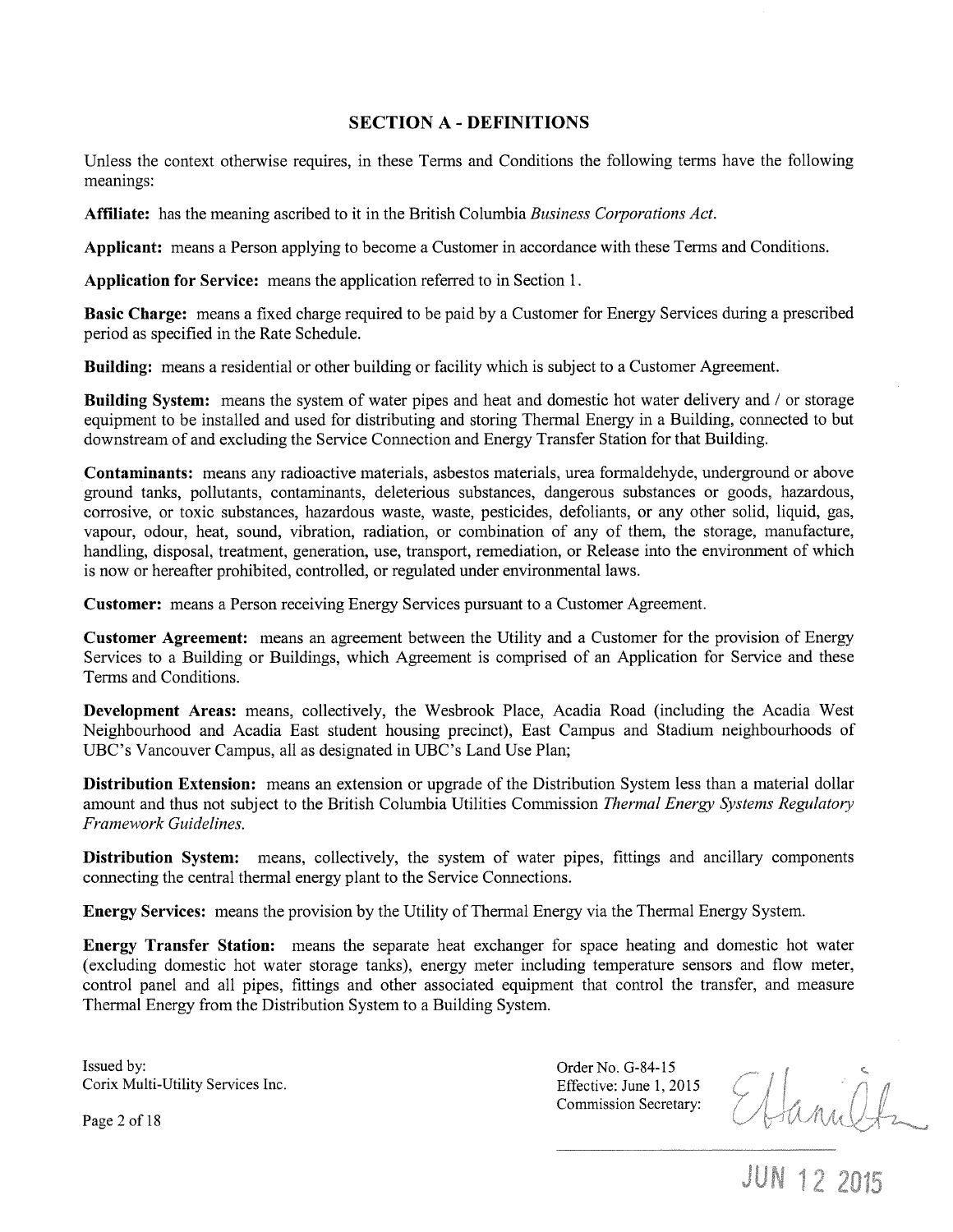Person: means an individual or his or her legal personal representative, an unincorporated organization or association, or a corporation, partnership, trust, trustee, syndicate, joint venture, limited liability company, union, government agency or other entity or organization.

**Rate Schedule:** means that schedule attached to and forming part of these Terms and Conditions, which sets out the rates for Energy Services and certain related terms and conditions, as amended from time to time by the Utility with the approval of, and as filed with, the British Columbia Utilities Commission.

**Release:** means any release, spill, leak, pumping, pouring, emission, emptying or discharge, injection, escape, leaching, migration, disposal, or dumping.

**Service Connection:** means the system of water pipes and all ancillaries and fittings necessary to connect a Building System to the Distribution System via the Energy Transfer Station.

**Standard Fees and Charges Schedule:** means that schedule attached to and forming part of these Terms and Conditions which sets out certain standard fees and charges which may be charged to the Customer in accordance with these Terms and Conditions.

**Terms and Conditions:** means these Thermal Energy Service Terms & Conditions, including the definitions and schedules hereto, all as amended from time to time by the Utility with the approval of, and as filed with, the British Columbia Utilities Commission.

**Thermal Energy:** means thermal energy for space heating and domestic hot water.

**Thermal Energy System:** means the district energy system by which the Utility delivers Thermal Energy to Customers, including the central thermal energy plant, the Distribution System, the Service Connections and the Energy Transfer Stations.

**Utility:** means Corix Multi-Utility Services Inc. carrying on the business of a Thermal Energy distribution utility.

**Utility's Representatives:** means any Person who is an officer, director, employee, agent, contractor, subcontractor, consultant or advisor of either the Utility or any Affiliate of the Utility.

**Variable Charge:** means a metered charge required to be paid by a Customer for Energy Services during a prescribed period as specified in the Rate Schedule.

Issued by: Corix Multi-Utility Services Inc. Order No. G-84-15 Effective: June 1, 2015 Commission Secretary:

Ettanultz

Page 3 of 18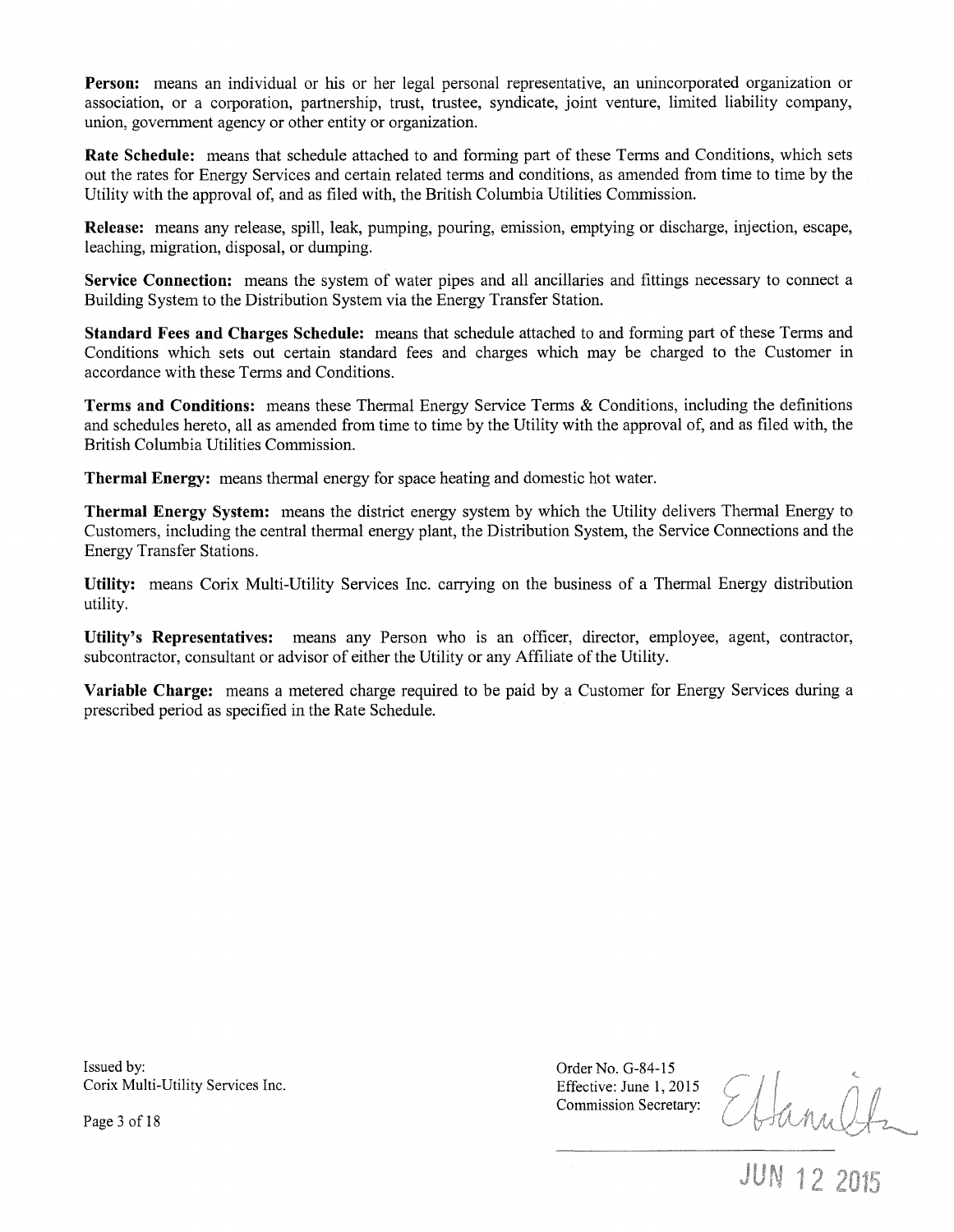# **SECTION B - TERMS AND CONDITIONS**

### 1. Application for Energy Services

The Utility will provide Energy Services to Customers solely in accordance with these Terms and Conditions. Persons seeking to become Customers must apply for Energy Services in accordance with this Section.

Application for Energy Services can be made in person or in writing. Applicants will be required by the Utility to complete and sign an Application for Service form which, together with these Terms and Conditions, constitutes a Customer Agreement. The Customer Agreement will become binding on the parties thereto only and forthwith upon commencement by the Utility of Energy Services at the relevant Building(s). Applicants may be required to provide reference information and identification acceptable to the Utility in connection with an Application for Service.

If an Applicant is requesting Energy Services at more than one Building, the Utility will determine in its sole discretion whether to consider the Applicant the same Customer for all Buildings or to consider the Applicant a separate Customer for each of the Buildings. If an Applicant is requesting Energy Services for more than one unit, area or premises within the same Building, the Applicant will be considered the same Customer for all such unit(s), area(s) or premises. The Utility intends that there will be no more than one Customer per Building.

The Utility may refuse to provide Energy Services to an Applicant if there is an unpaid account for Energy Services in respect of such Applicant or the relevant Building(s).

### 2. Assignment

A Customer may not assign a Customer Agreement or any of its rights or obligations thereunder without the prior written consent of the Utility, such consent not to be unreasonably withheld. The Utility may assign a Customer Agreement or any of its rights or obligations thereunder (including, without limitation, by way of the sale of the majority of its shares or business or its material assets or by way of an amalgamation, merger or other corporate reorganization) to any of its Affiliates or to any other Person without the consent of the Customer, provided such Affiliate or Person is duly qualified to carry out the Customer Agreement and agrees to be bound by the terms and conditions of the Customer Agreement. Forthwith upon such assignment, the Utility shall be released from its obligations and responsibilities under the Customer Agreement.

#### 3. Use of Thermal Energy

A Customer will use Thermal Energy only for space heating and domestic hot water within the Building(s).

Unless authorized by the Utility in writing and in advance, a Customer will not sell or supply to any other Person Thermal Energy provided by the Utility, nor use Thermal Energy supplied by the Utility for any purpose other than as specified in this Section.

### 4. Applicable Rate Schedule

A Customer must not significantly change its connected load without the prior written approval of the Utility. The Utility may conduct periodic reviews of the quantity of Thermal Energy delivered and the rate of delivery of Thermal Energy to a Customer for the purpose of, among other things, determining whether to substitute a more applicable Rate Schedule.

## 5. Ownership and Care of Thermal Energy System

Notwithstanding any degree of annexation or affixation, or rule of law or equity to the contrary, the Utility owns all components of the Thermal Energy System and all additions or extensions thereto will be and remain the property of and vest in the Utility, whether located inside or outside of Building(s). No component of the

Issued by: Corix Multi-Utility Services Inc.

Order No. G-84-15 Effective: June 1, 2015 Commission Secretary:

Page 4 of 18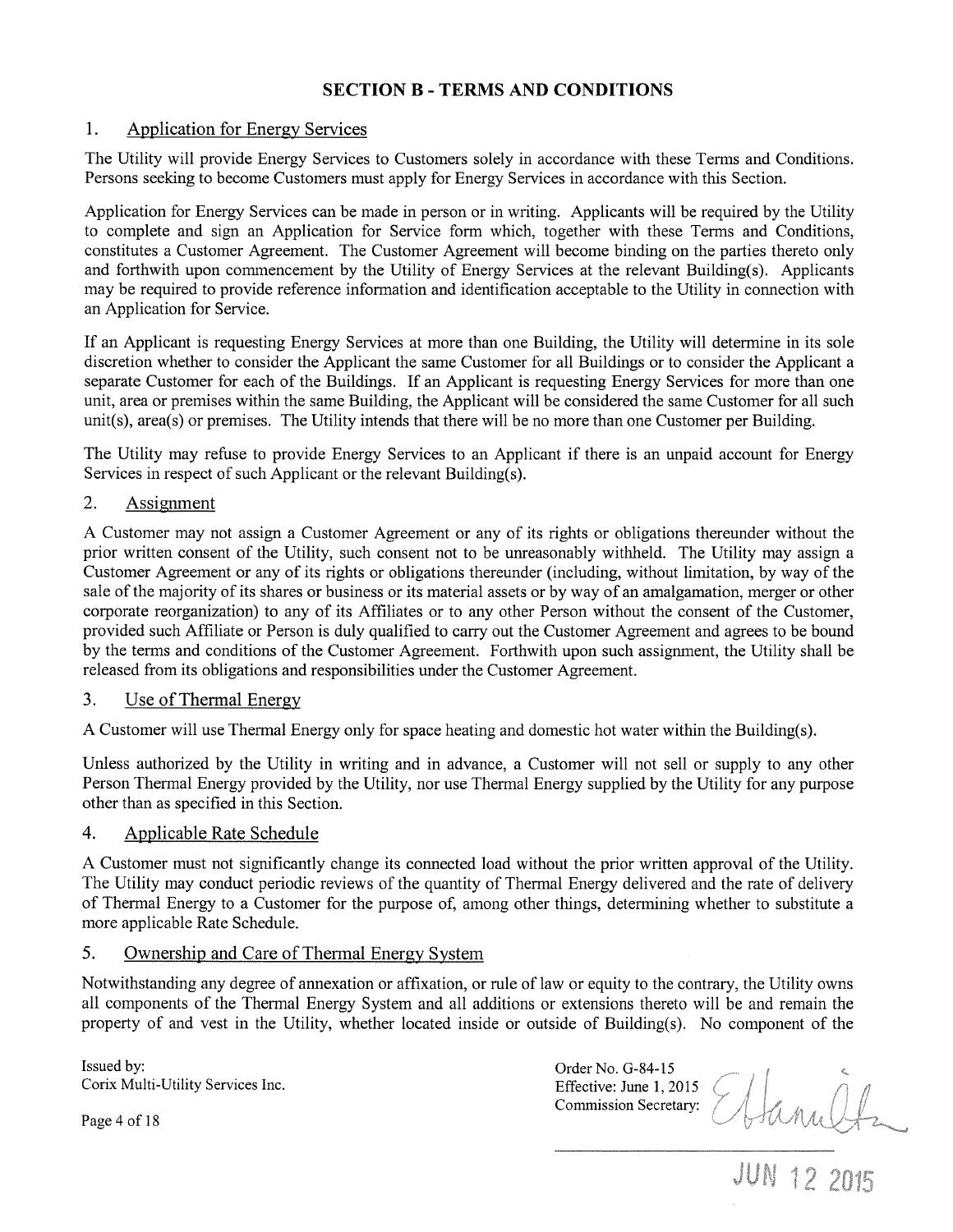Thermal Energy System shall be moved or removed from a Customer's lands (whether located inside or outside of Building(s)) without the advance written permission of the Utility. The Utility will not, under any circumstances whatsoever (including, without limitation, if the Utility is not providing Energy Services for any reason or if the Customer Agreement is terminated for any reason), be required to remove any component of the Thermal Energy System from the Customer's lands (whether located inside or outside of Building(s)).

The Customer will take reasonable care of and protect all components of the Thermal Energy System in, on or under the Customer's lands (whether located inside or outside of Building(s)) against damage and must advise the Utility promptly of any damage to or disappearance of the whole or part of any such component. Further, the Customer will pay to the Utility promptly upon request the cost of any broken, missing or damaged component of the Thermal Energy System (or part thereof), except to the extent that the Customer demonstrates that such component (or part thereof) was broken, missing or damaged due to a defect therein or to any act or omission of the Utility or any of the Utility's Representatives.

### 6. Meter Reading

The amount of Thermal Energy registered by the Energy Transfer Station during each billing period will be converted to gigajoules and rounded to the nearest one-tenth of a gigajoule.

The interval between consecutive meter readings will be at the sole discretion of the Utility.

The meter will typically be read at monthly intervals.

### 7. Meter Testing

Any Customer who doubts the accuracy of a meter comprising part of an Energy Transfer Station may request to have the meter tested by the original equipment manufacturer.

If the testing indicates that the meter is recording correctly, the Customer must pay the Utility for the cost of removing, replacing and/or testing the meter as set out in the Standard Fees and Charges Schedule and the reconnection charge as set out in Section 10.

If the meter is found to be inaccurate by the manufacturer, the Utility will incur the cost of removing, replacing and/or testing the meter or (if applicable) refund such costs to the Customer.

### 8. Maintenance

The Utility will repair, maintain and replace all components of the Thermal Energy System in, on or under the Customer's lands (whether located inside or outside of Building(s)), from time to time at its own cost to keep the same in good working order. For greater certainty, except for the Utility's obligation to repair, maintain and replace such components of the Thermal Energy System as aforesaid, the Utility is not, and will not be, responsible for repairing, maintaining or replacing any other facility or equipment in, on or under a Customer's lands (whether located inside or outside of Building(s)), including without limitation any Building System(s).

The Customer will repair, maintain and replace the Building System in all Building(s) from time to time at its own cost to keep the same in good working order.

### 9. Connections and Disconnections

No connection, disconnection, reconnection, extension, installation, replacement or any other change is to be made to any component of the Thermal Energy System by anyone except by the Utility's Representatives authorized by the Utility.

10. Energy Services Reconnections

Issued by: Corix Multi-Utility Services Inc.

Page 5 of 18

Order No. G-84-15 Effective: June 1, 2015 Commission Secretary: 0 Sanult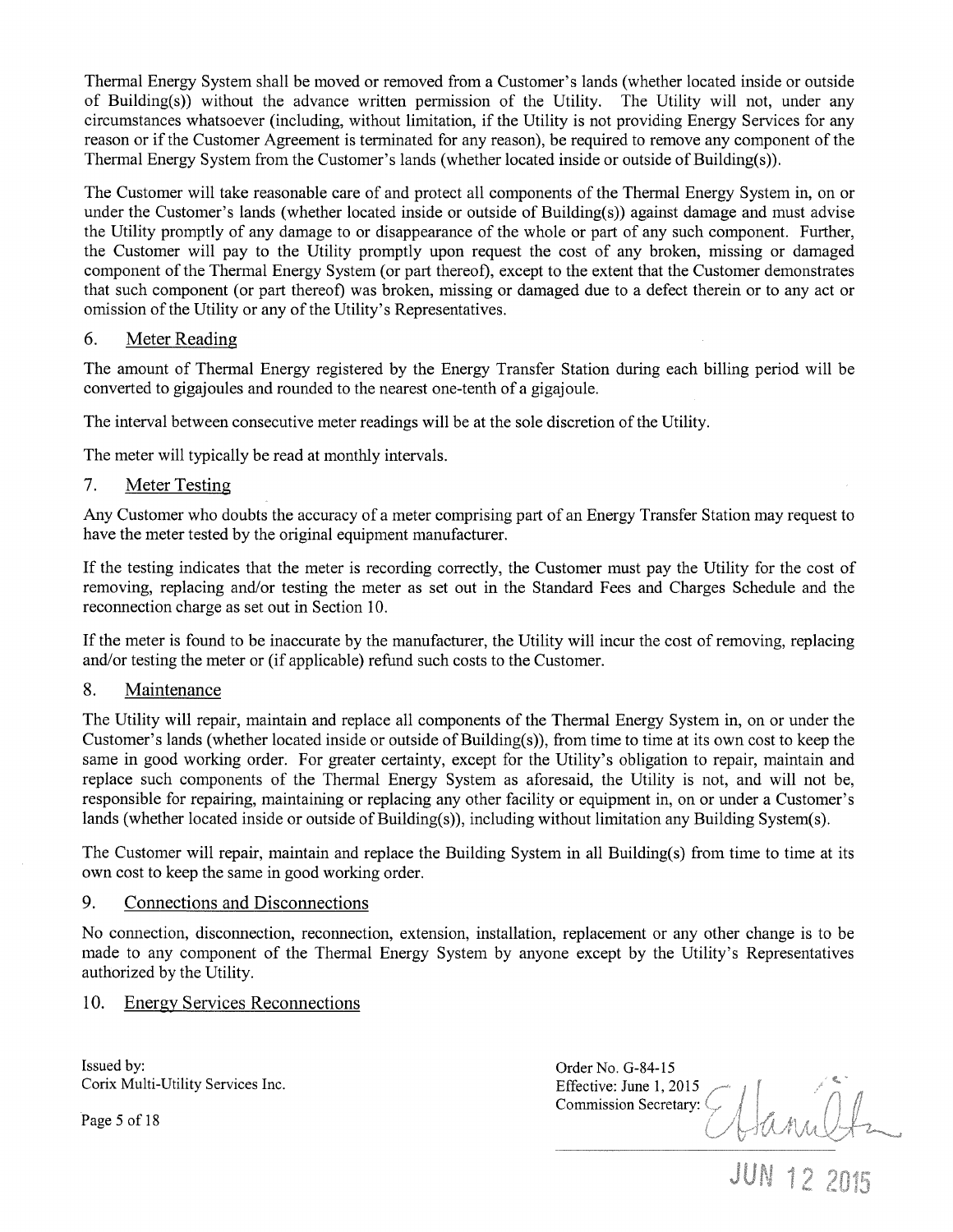- (a) Energy Services are discontinued to a Customer for any of the reasons specified in Section 16; or
- (b) a Building System is disconnected from the Thermal Energy System or Energy Services are discontinued to a Customer:
	- (i) at the request of the Customer with the approval of the Utility; or
	- (ii) to permit a test of a meter at the request of the Customer, which meter is subsequently determined by the Utility to be accurate;

and such Customer or the employee, agent or other representative of such Customer re-applies for Energy Services for the same Building within 12 months of such discontinuance or disconnection (as applicable), then if the Building's Building System is reconnected to the Thermal Energy System or if Energy Services are restored to such Customer, such Customer will pay, as part of fees owing for the first month of Energy Services, a reconnection charge equal to the sum of:

- (c) the costs that the Utility estimates it will incur in reconnecting the Building's Building System to the Thermal Energy System or restoring Energy Services to such Customer; and
- (d) the Basic Charge that such Customer would have paid had Energy Services continued during the period between the date of discontinuance or disconnection (as applicable) and the date of such reapplication.

If a Building System is disconnected from the Thermal Energy System or Energy Services are discontinued to a Customer for public safety or Utility service requirement reasons, there will be no reconnection charge to reconnect the Building's Building System to the Thermal Energy System or to restore Energy Services to such Customer.

### 11. Distribution Extensions

The Customer acknowledges the following terms and conditions which will apply to the Utility's determination of whether or not to complete a Distribution Extension in order to assess the economic impact of such Distribution Extension on existing Customers.

- (a) Ownership. All components of Distribution Extensions will be and remain the property of the Utility.
- (b) Economic Test. Applications to extend Energy Services to one or more new Customers will be subject to an economic test, a model which is accepted by the British Columbia Utilities Commission. The economic test will be a discounted cash flow analysis of the projected revenue and costs associated with the Distribution Extension. The Distribution Extension will be deemed to be economic and constructed if the results of the economic test indicate a zero or positive net present value.
- (c) Revenue. The projected revenue used in the economic test will be established by the Utility by:
	- (i) estimating the number of Customers to be served by the Distribution Extension;
	- (ii) establishing consumption estimates for each Customer;
	- (iii) projecting when the new Customers will be connected to the Distribution Extension; and
	- (iv) applying appropriate revenue margins for each Customer's consumption.

The revenue projection will also take into consideration the effect of variations in weather conditions on consumption.

Issued by: Corix Multi-Utility Services Inc. Order No. G-84-15 Commission Secretary:

Effective: June 1, 2015<br>Commission Secretary: Hannelfz

Page 6 of 18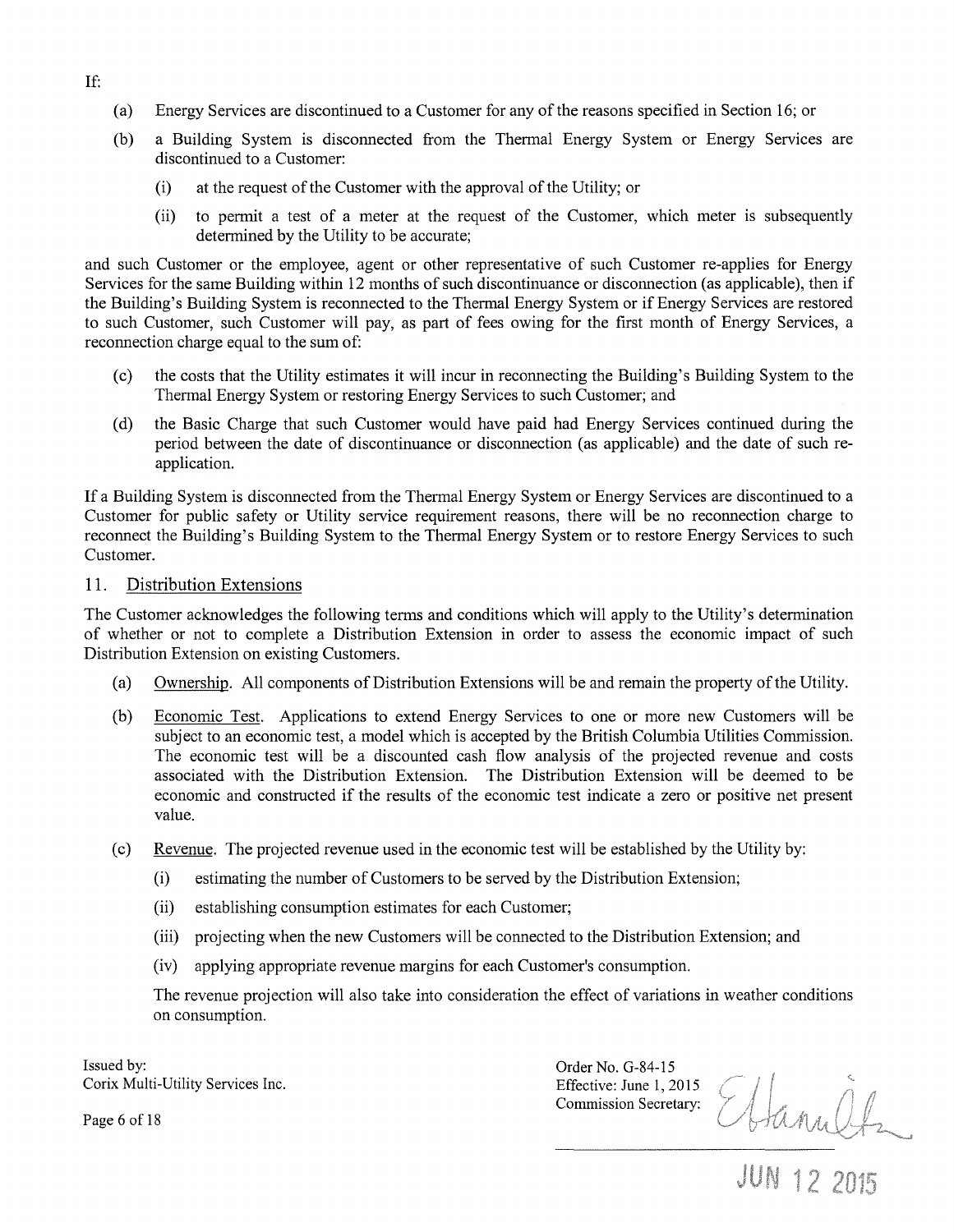- (d) Costs. The costs used in the economic test will include, without limitation:
	- (i) the full projected labour, material, and other costs necessary to serve the new Customers including such costs applicable to new mains (subject to the provisions of this paragraph (e)), Service Connection(s), Energy Transfer Station(s) and related facilities;
	- (ii) the appropriate allocation of Utility overhead associated with construction of the Distribution Extension; and
	- (iii) projected incremental operating and maintenance expenses necessary to serve the new Customers.

In addition to these costs, the economic test will incorporate applicable taxes and the appropriate return on investment as approved by the British Columbia Utilities Commission.

In cases where a larger Thermal Energy distribution main is installed to satisfy anticipated future demand requirements, the difference in cost between the installed, larger main and a smaller main that would be adequate to serve only those Customers supporting the particular application may be eliminated from the economic test.

- (e) Contributions in Aid of Construction. If the economic test results indicate a negative net present value, the Distribution Extension may proceed provided that the shortfall in revenue is eliminated by contributions in aid of construction by or on behalf of Customers to be served by the Distribution Extension, or if there are non-financial factors offsetting the revenue shortfall that are deemed to be acceptable by the British Columbia Utilities Commission, the Utility may finance the contributions in aid of construction for Customers.
- (f) Security. In those situations where the financial viability of a Distribution Extension is uncertain, the Utility may require a security deposit in cash or an equivalent form acceptable to the Utility.
- 12. Billing
	- (a) Bills will be rendered to the Customer in accordance with the Customer's Customer Agreement, including the Rate Schedule.
	- (b) Subject to paragraph (d) below, if meter readings cannot be obtained for any reason, consumption may be estimated by the Utility for billing purposes and the next bill that is based on actual meter readings will be adjusted for the difference between estimated and actual use over the interval between meter readings.
	- (c) If any meter fails to register or registers incorrectly, the consumption may be estimated by the Utility for billing purposes, subject to Section 13.
	- (d) If the Customer terminates a Customer Agreement, the final bill rendered to the Customer will be based on an actual meter reading.

Issued by: Corix Multi-Utility Services Inc. Order No. G-84-15 Effective: June 1, 2015 Commission Secretary:

Ettanilf.

**JUN 12 2015** 

Page 7 of 18

 $1$  From time to time the Utility may undertake larger expansions of the Thermal Energy System of a material dollar amount as contemplated in the project plan created by the Utility and UBC. These larger system expansions fall outside of what is defined here as Distribution Extensions and are subject to the required applications to the British Columbia Utilities Commission under the Thermal Energy Systems Regulatory Framework Guidelines.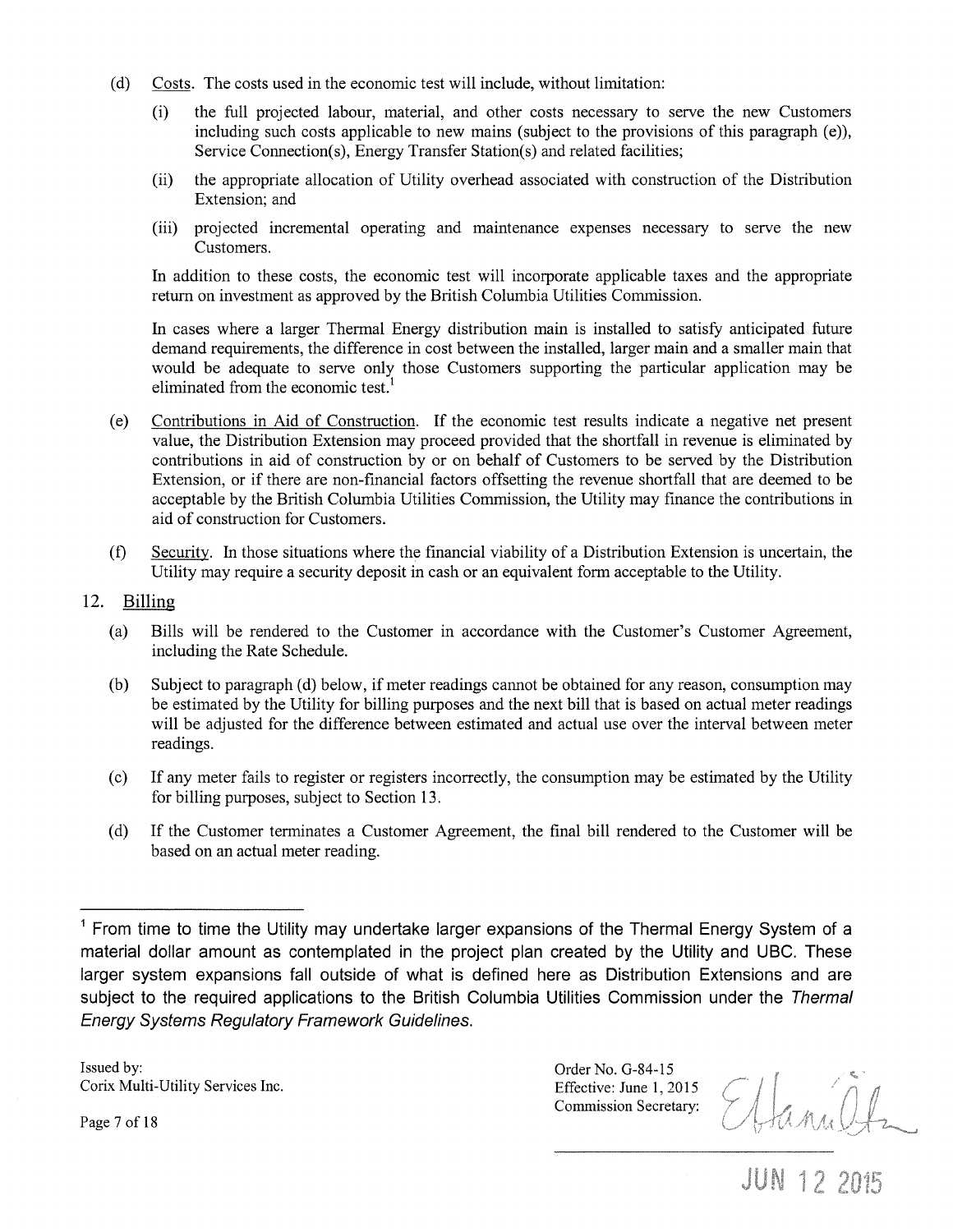- (e) Bills will be rendered as often as deemed necessary by the Utility, but generally on a monthly basis. The due date for payment of bills shown on the face of the bill will be the first business day after:
	- (i) the  $21<sup>st</sup>$  calendar day following the billing date; or
	- (ii) such other period as may be specified in the Application for Service or otherwise agreed in writing by the Customer and the Utility.
- (f) Bills will be paid in the manner specified therein, which may include payment by regular mail, payment at a designated office of the Utility and/or payment by on-line banking or electronic funds transfer.
- (g) Customers requesting historic billing information may be charged the cost of processing and providing this information.

#### 13. Back-billing

Minor adjustments to a Customer's bill, such as an estimated bill or an equal payment plan billing, do not require back-billing treatment.

- (a) Back-billing means the re-billing by the Utility for Energy Services rendered to a Customer because the original billings were discovered to be either too high (over-billed) or too low (under-billed). The discovery may be made by either the Customer or the Utility. The cause of the billing error may include any of the following non-exhaustive reasons or combination thereof:
	- (i) stopped meter;
	- (ii) metering equipment failure;
	- (iii) inaccurate meter, as determined pursuant to Section 7;
	- (iv) switched meters;
	- (v) double metering;
	- (vi) incorrect meter connections;
	- (vii) incorrect use of any prescribed apparatus respecting the registration of a meter;
	- (viii) incorrect meter multiplier;
	- (ix) the application of an incorrect rate;
	- (x) incorrect reading of meters or data processing; or
	- (xi) tampering, fraud, theft or any other criminal act.
- (b) Where the Customer requests that the meter be tested, the provisions of Section 7 will apply in addition to those set forth in this Section.
- (c) Where metering or billing errors occur and the Customer does not request that the meter be tested, the consumption and demand will be based on the records of the Utility for the Customer or on the Customer's own records to the extent they are available and accurate or, if not available, on reasonable and fair estimates made by the Utility. Such estimates will be on a consistent basis within each Customer class or according to a contract with the Customer, if applicable.
- (d) If there are reasonable grounds to believe that the Customer has tampered with or otherwise used the Thermal Energy or any component of the Thermal Energy System in an unauthorized way, or there is evidence of fraud, theft or another criminal act, back-

Issued by: Corix Multi-Utility Services Inc. Order No. G-84-15 Commission Secretary:

Order No. G-84-15<br>
Effective: June 1, 2015<br>
Commission Secretary: Hannel H2

Page 8 of 18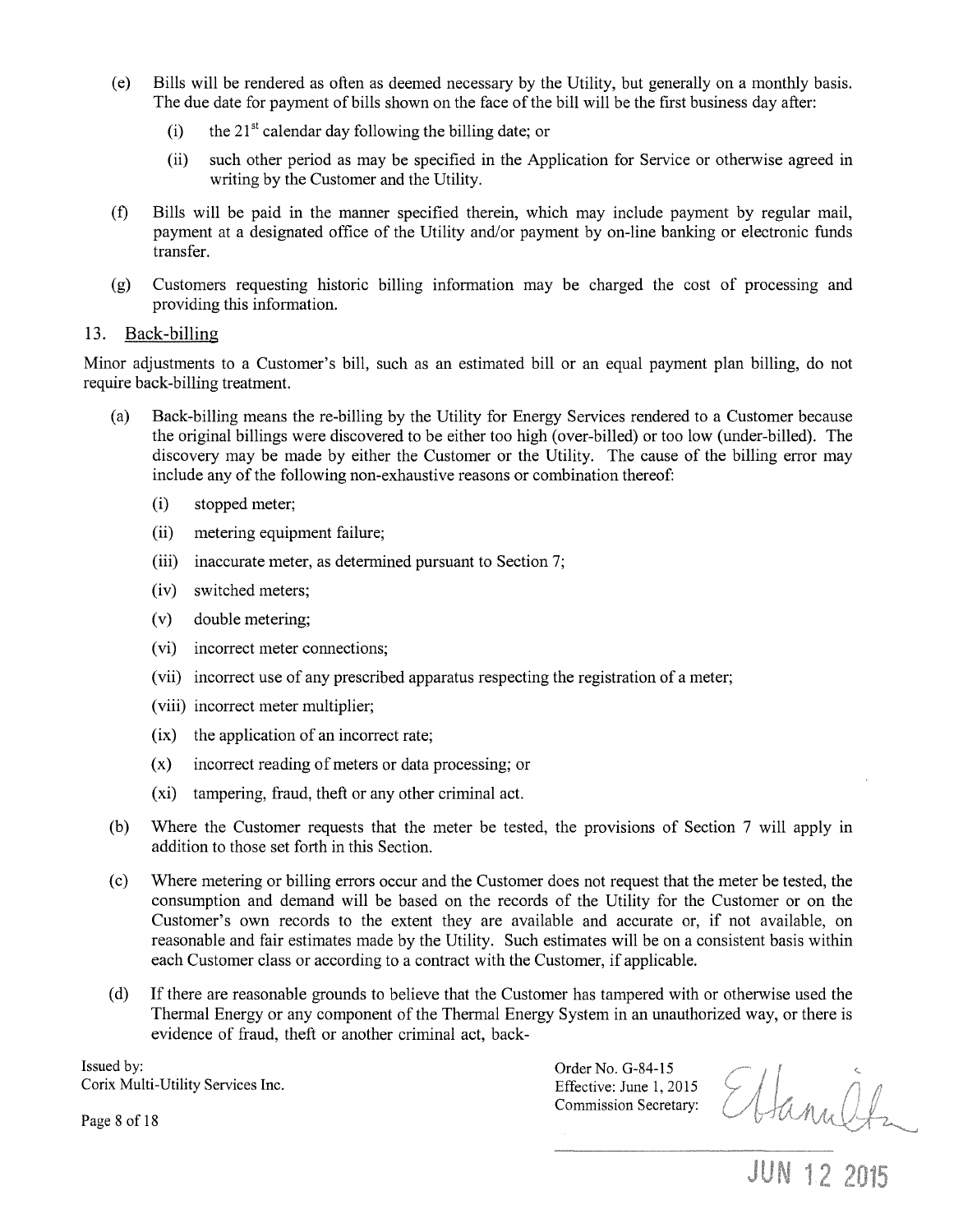billing will be applied for the duration of the unauthorized use, subject to the applicable limitation period provided by law, and the provisions of paragraphs (g), (h), (i) and (j) below will not apply.

In addition, the Customer is liable for the direct (unburdened) administrative costs incurred by the Utility in the investigation of any incident of tampering, including the direct costs of repair, or replacement of equipment.

Under-billing resulting from circumstances described in this paragraph (d) will bear interest at the rate specified in the Application for Service on unpaid accounts from the date of the original under-billed invoice until the amount under-billed is paid in full.

- (e) In every case of under-billing or over-billing, the cause of the error will be remedied without delay, and the Customer will be promptly notified of the error and of the effect on the Customer's ongoing bill.
- (f) In every case of over-billing, the Utility will refund to the Customer all money incorrectly collected for the duration of the error, subject to the applicable limitation period provided by law. Simple interest, computed at the short-term bank loan rate applicable to the Utility on a monthly basis, will be paid to the Customer.
- (g) Subject to paragraph (d) above, in every case of under-billing, the Utility will back-bill the Customer for the shorter of:
	- (i) the duration of the error; or
	- (ii) one year, or as otherwise agreed by the Customer and the Utility in writing.
- (h) Subject to paragraph (d) above, in every case of under-billing, the Utility will offer the Customer reasonable terms of repayment. If requested by the Customer, the repayment term will be equivalent in length to the back-billing period. The repayment will be interest free and in equal instalments corresponding to the normal billing cycle. Delinquency in payment of such instalments will be subject to the usual late payment charges.
- (i) Subject to paragraph (d) above, if a Customer disputes a portion of a back-billing due to under-billing based upon either consumption, demand or duration of the error, the Utility will not threaten or cause the discontinuance of Energy Services for the Customer's failure to pay that portion of the backbilling, unless there is no reasonable ground for the Customer to dispute that portion of the backbilling. The undisputed portion of the bill will be paid by the Customer and the Utility may threaten or cause the discontinuance of Energy Services if such undisputed portion of the bill is not paid.
- (j) Subject to paragraph (d) above, in all instances of back-billing where changes of occupancy have occurred, the Utility will make a reasonable attempt to locate the former Customer. If, after a period of one year, such Customer cannot be located, the over-billing or under-billing applicable to them will be cancelled.

#### 14. Late Payment Charge And Collection Charge

If the amount due on any bill has not been paid in full on or before the due date shown on such bill, a further bill will be rendered to include the overdue amount plus a late payment charge as set out in the Standard Fees and Charges Schedule. Notwithstanding the due date shown, to allow time for payments made to reach the Utility and to co-ordinate the billing of late payment charges with scheduled billing cycles, the Utility may, in its discretion, waive late payment charges on payments not processed until a number of days after the due date. If the Customer's account is overdue and requires additional effort to collect, the Utility may charge the Customer

Issued by: Corix Multi-Utility Services Inc.

Order No. G-84-15 Effective: June 1, 2015 Commission Secretary:

Ellanult

**JUN 12 2015** 

Page 9 of 18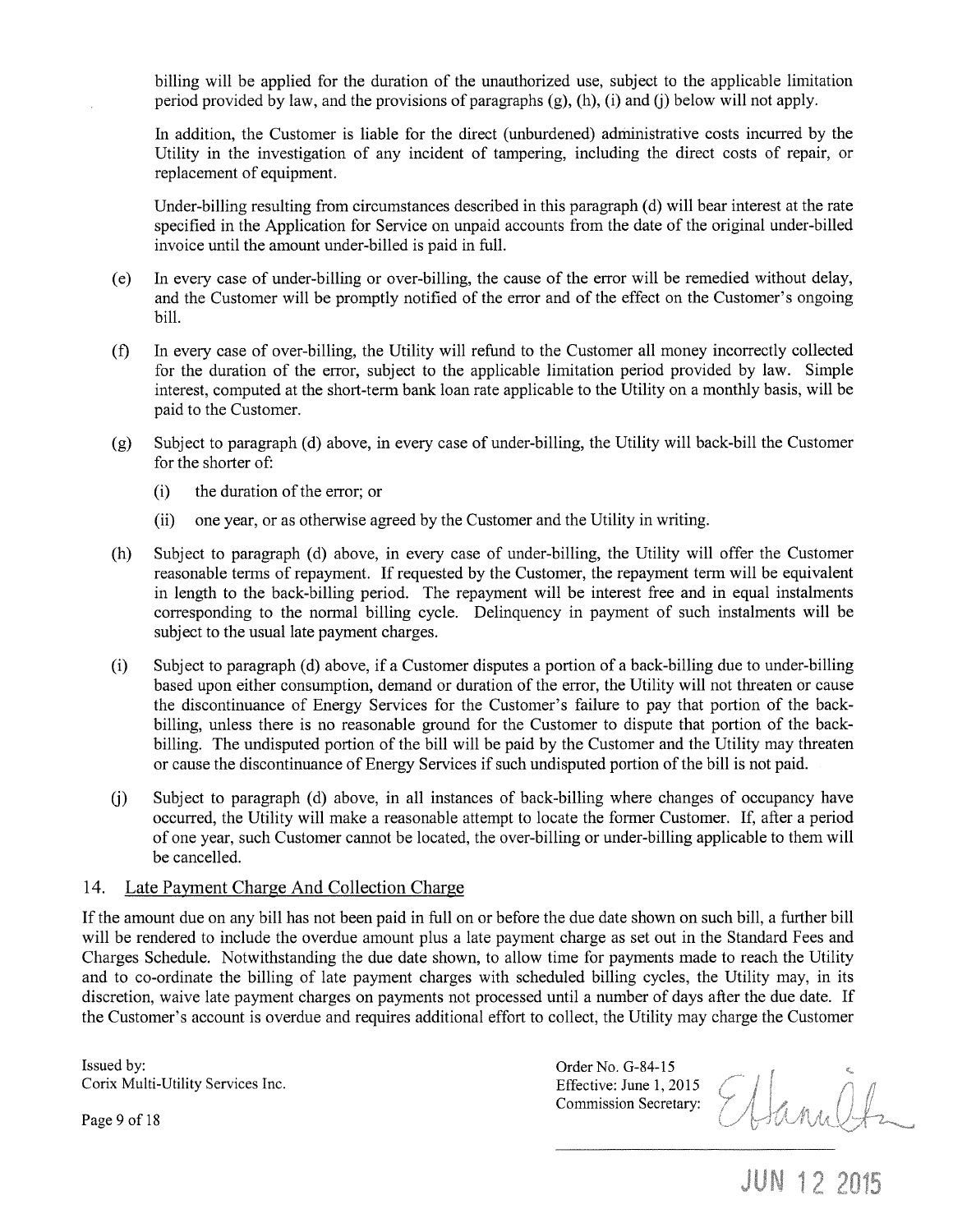a collection charge as set out in the Standard Fees and Charges Schedule.

## 15. Dishonoured Payments Charge

If a cheque received by the Utility from a Customer in payment of any account is returned by the Customer's bank, trust company or financial institution because of insufficient funds (NSF), or any reason other than clerical error, a returned cheque charge as set out in the Standard Fees and Charges Schedule will be added to the amount due and payable by the Customer whether or not the applicable Building System has been disconnected from the Thermal Energy System or Energy Services have been discontinued to the Customer.

### 16. Refusal to Provide Energy Services and Discontinuance of Energy Services

The Utility may refuse to provide Energy Services to any Applicant, or the Utility may, after having given 48 hours prior written notice, discontinue providing Energy Services to any Customer, who:

- (a) fails to fully pay for any Energy Services provided to any Building(s) on or before the due date for such payment; or
- (b) fails to provide or pay by the applicable date required any security deposit, equivalent form of security or guarantee or any requisite increase thereof.

The Utility may refuse to provide Energy Services to any Applicant, or the Utility may, without having to give any notice, discontinue providing Energy Services to any Customer, who:

- (a) refuses to provide reference information and identification acceptable to the Utility when applying for Energy Services or at any subsequent time on request by the Utility;
- (b) breaches the terms and conditions of the applicable Customer Agreement (including, without limitation, these Terms and Conditions);
- $(c)$  has defective pipes, appliances, or Thermal Energy fittings in any part or parts of Building(s);
- (d) uses the provided Thermal Energy in a manner that, in the opinion of the Utility, may:
	- (i) lead to a dangerous situation; or
	- (ii) cause undue or abnormal fluctuations in the temperature of any component of the Thermal Energy System;
- (e) fails to make modifications or additions to the Customer's equipment as required by the Utility to prevent the danger or control the fluctuations described in paragraph (d) above;
- (f) negligently or fraudulently misrepresents to the Utility its use of Thermal Energy or the Thermal Energy load requirements of, or Thermal Energy volume consumed within and by, any Building(s);
- (g) terminates the applicable Customer Agreement pursuant to Section 20 or causes the termination of the applicable Customer Agreement for any reason; or
- (h) stops consuming Thermal Energy in the Building(s).

The Utility will not be liable for any loss, injury or damage suffered by any Customer by reason of the discontinuation of or refusal to provide Energy Services as set out in this Section.

### 17. Security for Payment of Bills

(a) A Customer who has not established or maintained credit to the satisfaction of the Utility may be required to provide a security deposit or equivalent

Issued by: Corix Multi-Utility Services Inc. Order No. G-84-15 Commission Secretary:

Effective: June 1, 2015<br>Commission Secretary: Hanneltz

Page 10 of 18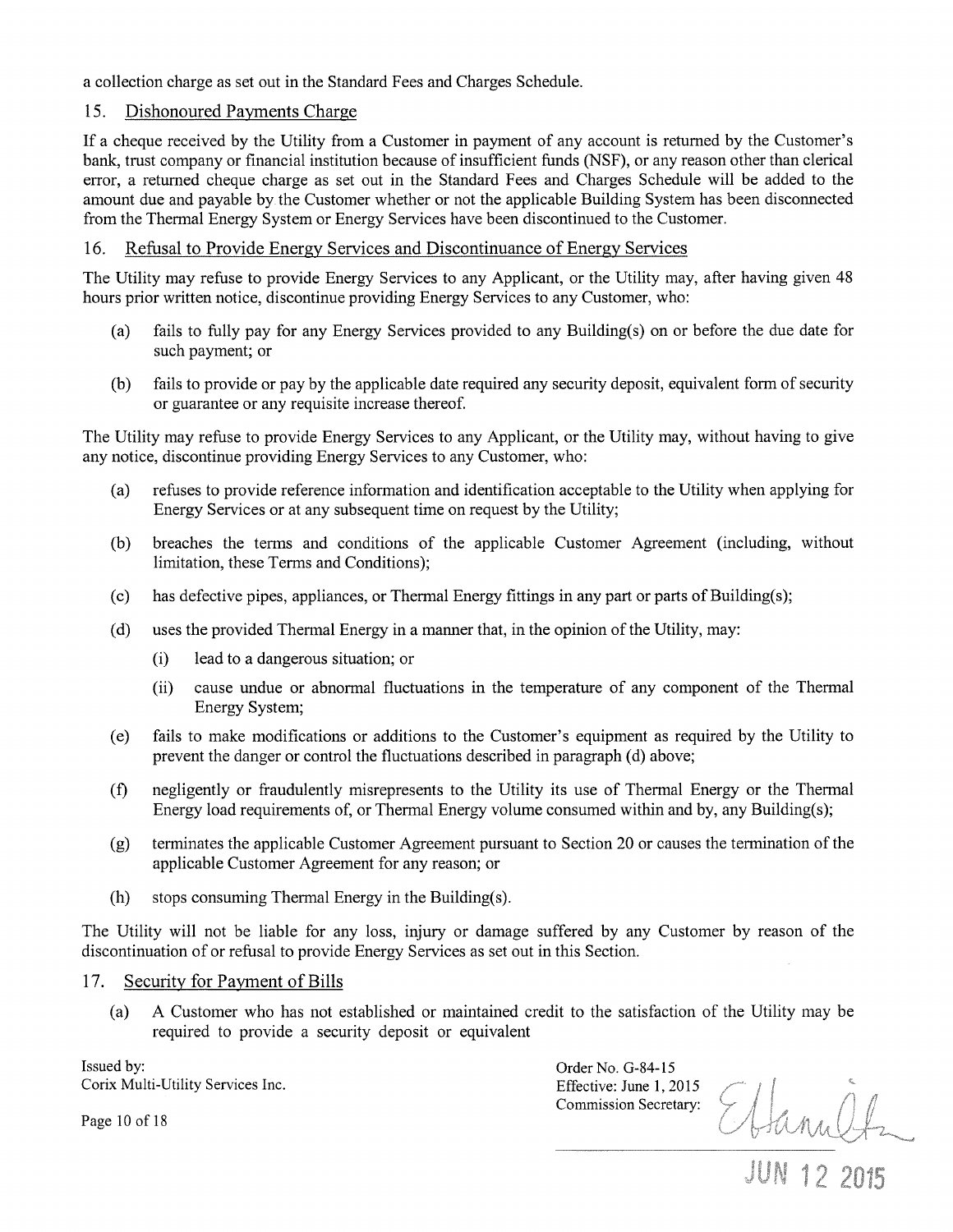form of security, the amount of which may not exceed the estimated total bill for the two highest consecutive months' consumption of Thermal Energy by the Customer.

- (b) A security deposit or equivalent form of security is not an advance payment.
- (c) The Utility will pay interest on a security deposit at the rate and at the times specified in the Standard Fees and Charges Schedule. If a security deposit is returned to a Customer for any reason, the Utility will credit any accrued interest to the Customer's account at that time. No interest is payable on any unclaimed deposit left with the Utility after the account for which it is security is closed, or on a deposit held by the Utility in a form other than cash.
- (d) A security deposit (plus any accrued interest) will be returned to the Customer after one year of good payment history, or when the Customer's Customer Agreement is terminated pursuant to Section 20, whichever occurs first.
- (e) If a Customer's bill is not paid when due, the Utility may apply all or any part of the Customer's security deposit or equivalent form of security and any accrued interest towards payment of the bill. Under these circumstances, the Utility may still elect to discontinue Energy Services to the Customer for failure to pay for Energy Services.
- (f) If a Customer's security deposit or equivalent form of security is appropriated by the Utility for payment of an unpaid bill, the Customer must re-establish the security deposit or equivalent form of security before the Utility will reconnect or continue Energy Services to the Customer.

#### 18. Account Charge

When a change of Customer occurs, an account charge, as set out in the Standard Fees and Charges Schedule, will be paid by the new Customer with respect to each account in that Customer's name for which a separate bill is rendered by the Utility.

#### 19. Term of Customer Agreement

The initial term of a Customer Agreement will be as follows:

- (a) where a new Service Connection is required to provide Energy Services, five years; or
- (b) where .a Distribution Extension is required to provide Energy Services, for a period of time fixed by the Utility but not exceeding the number of years used to calculate the revenue in the Distribution Extension economic test.

The Customer Agreement will thereafter automatically be renewed from year to year unless:

- (a) specified otherwise in a special contract or supplement referred to in Section 28; or
- (b) the Customer Agreement is terminated pursuant to Section 20 below.

#### 20. Termination of Customer Agreement

A Customer may, following the initial term specified in Section 19, terminate the applicable Customer Agreement by giving at least 30 days written notice to the Utility at the address specified in the most recent bill rendered to the Customer.

The Customer is not released from any previously existing obligations to the Utility by terminating the Customer Agreement.

Issued by: Corix Multi-Utility Services Inc.

Order No. G-84-15 Effective: June 1, 2015 Commission Secretary:

Ettanultz

#### Page 11 of 18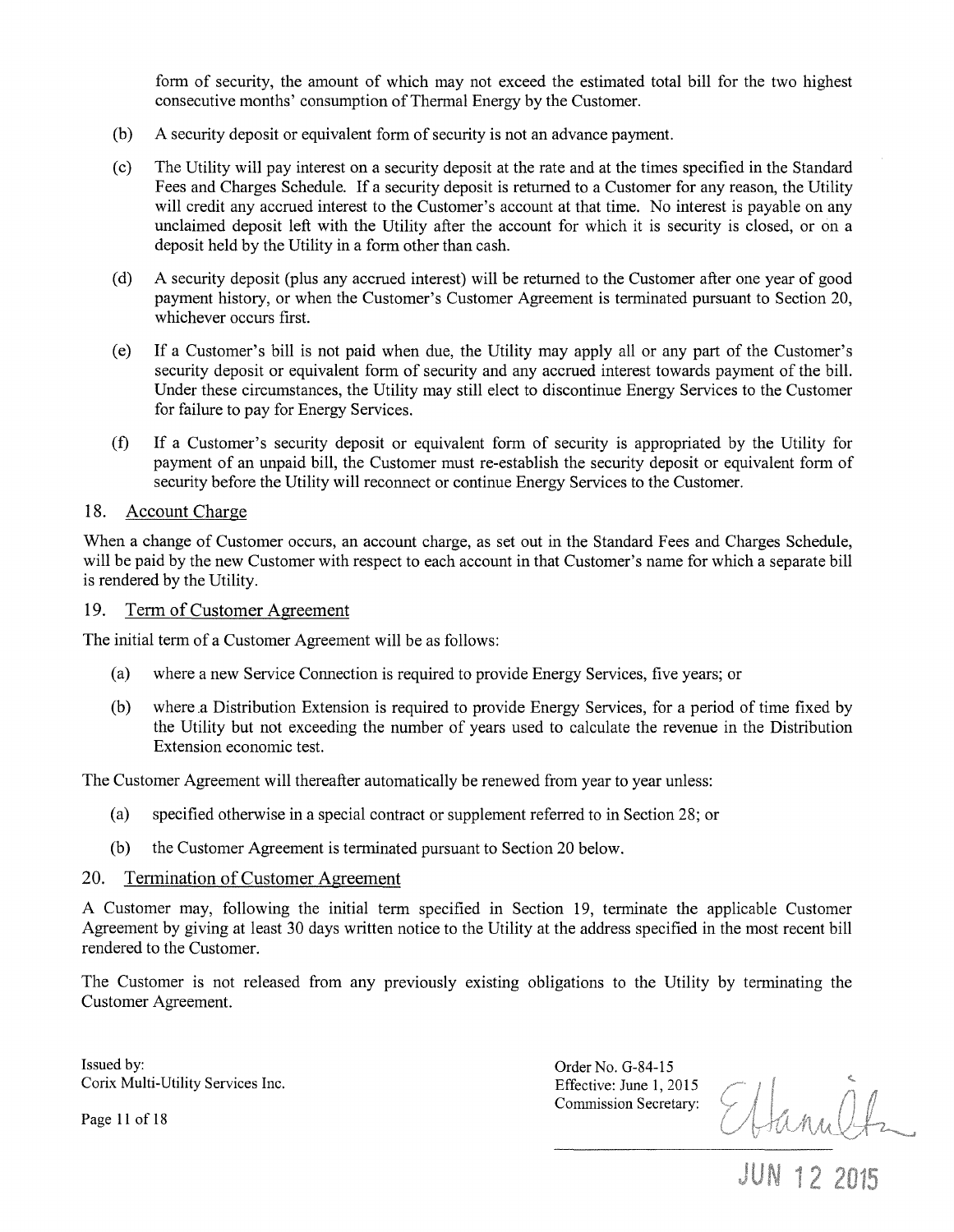The Customer acknowledges and agrees that if it terminates the Customer Agreement pursuant to this Section, the Utility may charge the Customer the full cost of all infrastructure associated with the provision of Energy Services to the Customer if the Utility determines that such charge is necessary to ensure other Customers on the Thermal Energy System are not adversely impacted by such termination.

Notwithstanding any termination by the Customer pursuant to this Section, and without derogating from the generality of Section 5, all components of the Thermal Energy System will remain the property of and vest in the Utility.

- 21. Liability
	- (a) The Utility will endeavour to provide a regular and uninterrupted supply of Thermal Energy, but it does not guarantee a constant supply of Thermal Energy or the maintenance of unvaried temperatures. Neither the Utility, nor any of the Utility's Representatives is responsible or liable for any loss, injury (including death), damage or expense incurred by any Customer or any Person claiming by or through a Customer, that is caused by or results from, directly or indirectly, any discontinuance, suspension, or interruption of, or failure or defect in the supply, delivery or transportation of, or any refusal to supply, deliver, or transport Thermal Energy, or provide Energy Services, unless the loss, injury (including death), damage or expense is directly and solely attributable to the gross negligence or wilful misconduct of the Utility or any of the Utility's Representatives, provided however that neither the Utility nor any of the Utility's Representatives is responsible for any loss of profit, loss of revenue or other economic loss, even if the loss is directly attributable to the gross negligence or wilful misconduct of the Utility or any of the Utility's Representatives.
	- (b) Energy Services may be temporarily suspended to make repairs or improvements to the Thermal Energy System or in the event of fire, flood or other sudden emergency. The Utility will, whenever reasonably practicable, give notice of such suspension to the Customer and will restore Energy Services as soon as possible. Telephone, newspaper, flyer, radio or other acceptable announcement method may be used for notice purposes. The Utility will not be liable for any loss, injury or damage caused by or arising out of any such suspension of Energy Services.
	- (c) The Customer shall bear and retain the risk ot: and hereby indemnifies and holds harmless the Utility and all of the Utility's Representatives from, all loss and damage to all components of the Thermal Energy System in, on or under the Customer's lands (whether located inside or outside of Building(s)) except to the extent any loss or damage is directly attributable to the negligence of the Utility or any of the Utility's Representatives, or is caused by or results from a defect in the Thermal Energy System. The Customer must prove such negligence or defect.
	- (d) The Customer agrees to indemnify and hold harmless the Utility and all of the Utility's Representatives from all claims, losses, damages, liabilities, costs, expenses and injury (including death) suffered by the Customer or any person claiming by or through the Customer or any third party and caused by or resulting from the use of the Customer's lands by the Utility as contemplated herein or the use of Thermal Energy by the Customer or the presence of Thermal Energy on or in any part of the Building(s) or from the Customer or the Customer's employees, contractors or agents damaging any component of the Thermal Energy System. This paragraph will survive any termination of the Customer Agreement.
	- (e) The Customer acknowledges and agrees that the Utility will not in any way be responsible for any aspect of the design, engineering, permitting, construction or installation of any Building System.
	- (f) The Customer will release, indemnify and hold harmless the Utility and all of the Utility's Representatives from any and all liabilities, actions,

Issued by: Corix Multi-Utility Services Inc. Order No. G-84-15 Effective: June 1, 2015 Commission Secretary:

Page 12 of 18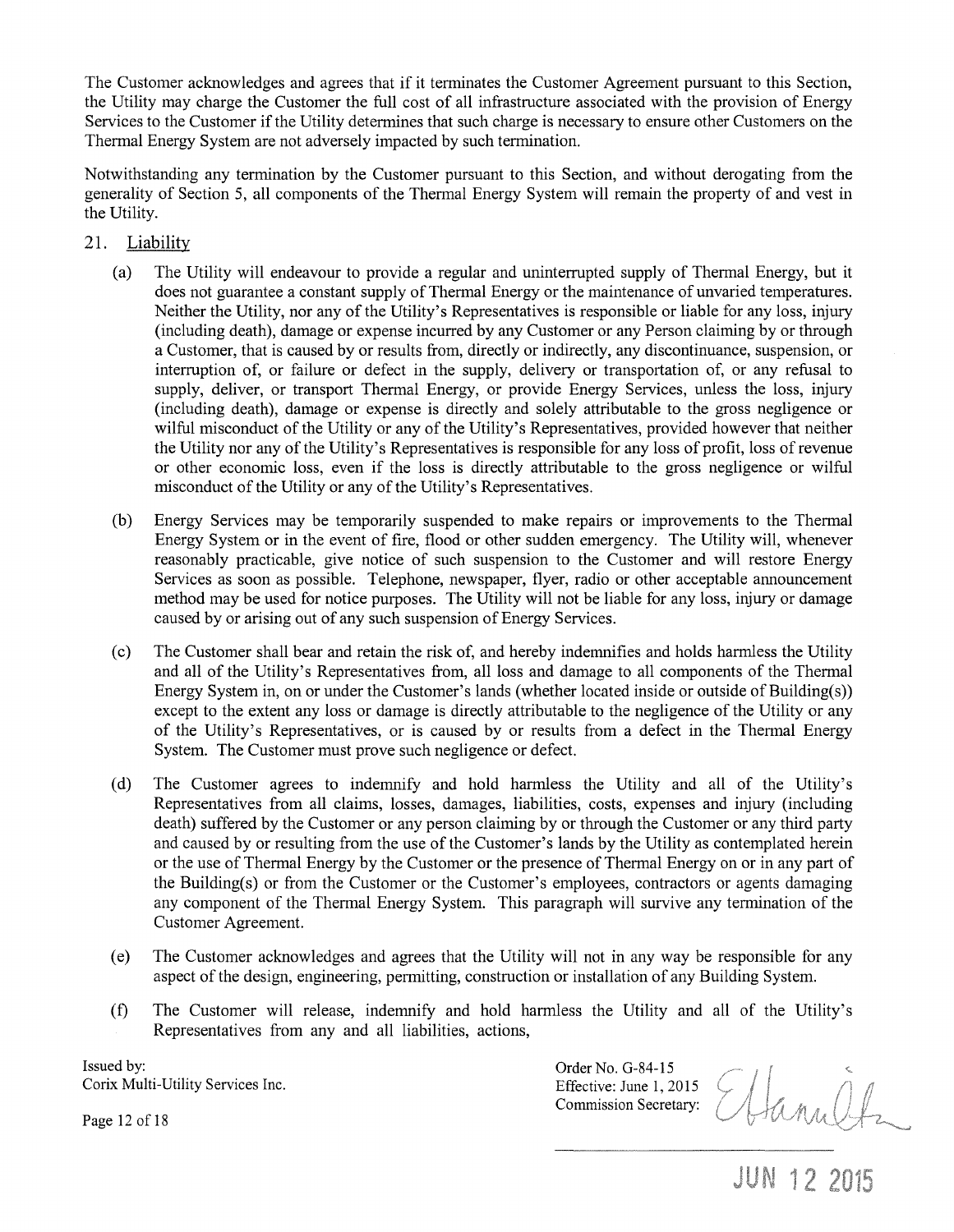damages, claims (including remediation cost recovery claims), losses, costs, orders, fines, penalties and expenses whatsoever (including all consulting and legal fees and expenses on a solicitor-client basis) and the costs of removal, treatment, storage and disposal of Contaminants and remediation of the Customer's lands and any affected adjacent property which may be paid by, incurred by or asserted against the Utility or any of the Utility's Representatives arising from or in connection with the presence of Contaminants on, in or under the Customer's lands or any Release or alleged Release of any Contaminants at or from the Customer's lands related to or as a result of the presence of any pre-existing Contaminants at, on, under or in the Customer's lands, including without limitation surface and ground water at the date of the Customer Agreement or as a result at any time of the operations of the Customer or any act or omission of the Customer or its tenants or other occupants or any person for whom it is in law responsible.

(g) The Customer will obtain and maintain at its own expense appropriate insurance coverage (including property and liability) throughout the term of the Customer Agreement and will provide the Utility with evidence of same upon request.

### 22. Access to Buildings and Equipment

The Utility's Representatives will have, at all reasonable times, free access to all components of the Thermal Energy System in, on or under the Customer's lands (whether located inside or outside of Building(s)) to ascertain the quantity or method of use of Energy Services, as well as for the purpose of reading, testing, repairing or removing the whole or any such component (or part thereof), turning Thermal Energy on or off, conducting system leakage surveys, stopping leaks, and examining pipes, fittings, connections and appliances.

In furtherance of the above, the Customer hereby grants and covenants to secure for the Utility and its subcontractors, agents, employees and representatives, by licenses, statutory rights of way, easements, leases or other agreements, and for nominal consideration, non-exclusive access to, on, over and under the Customer's lands for the purposes of performing its obligations under the Customer Agreement. Without limiting the generality of the foregoing, the Customer will, forthwith upon the Utility's request, grant or cause to be granted to the Utility and duly register in the relevant Land Title Office a statutory right of way in the Utility's standard form in respect of each lot comprising a part of the Customer's lands and otherwise as required to allow the Utility to perform its obligations under the Customer Agreement. Each statutory right of way granted pursuant to this Section will have priority over any financial encumbrance registered against title. For greater certainty, the access granted pursuant to this Section will be adequate, in the sole discretion and determination of the Utility, to allow the Utility to efficiently and effectively carry out its obligations pursuant to the Customer Agreement without undue disturbance or interference from the Customer or any of its contractors, agents, employees or representatives.

The Customer acknowledges and agrees that each statutory right of way, lease or other registrable interest granted pursuant to this Section may be registered by the Utility in the relevant Land Title Office, together with any priority agreements as the Utility may deem necessary or advisable.

To the extent there is a statutory right of way in favour of the Utility registered against the Customer's lands, the Customer hereby covenants and agrees to be bound by, and to comply with, such registered statutory right of way. If there is any inconsistency between the terms and conditions of the Customer Agreement and the terms and conditions of any such statutory right of way, the terms and conditions provided in the Customer Agreement will prevail.

#### 23. Curtailment of Energy Services

In the event of a breakdown or failure of any component of the Thermal Energy System, or at any time to comply with the requirements of any law, the Utility will have the right to require any Customer or class or

Issued by: Corix Multi-Utility Services Inc. Order No. G-84-15 Effective: June 1, 2015 Commission Secretary:

Ettanultz

Page 13 of 18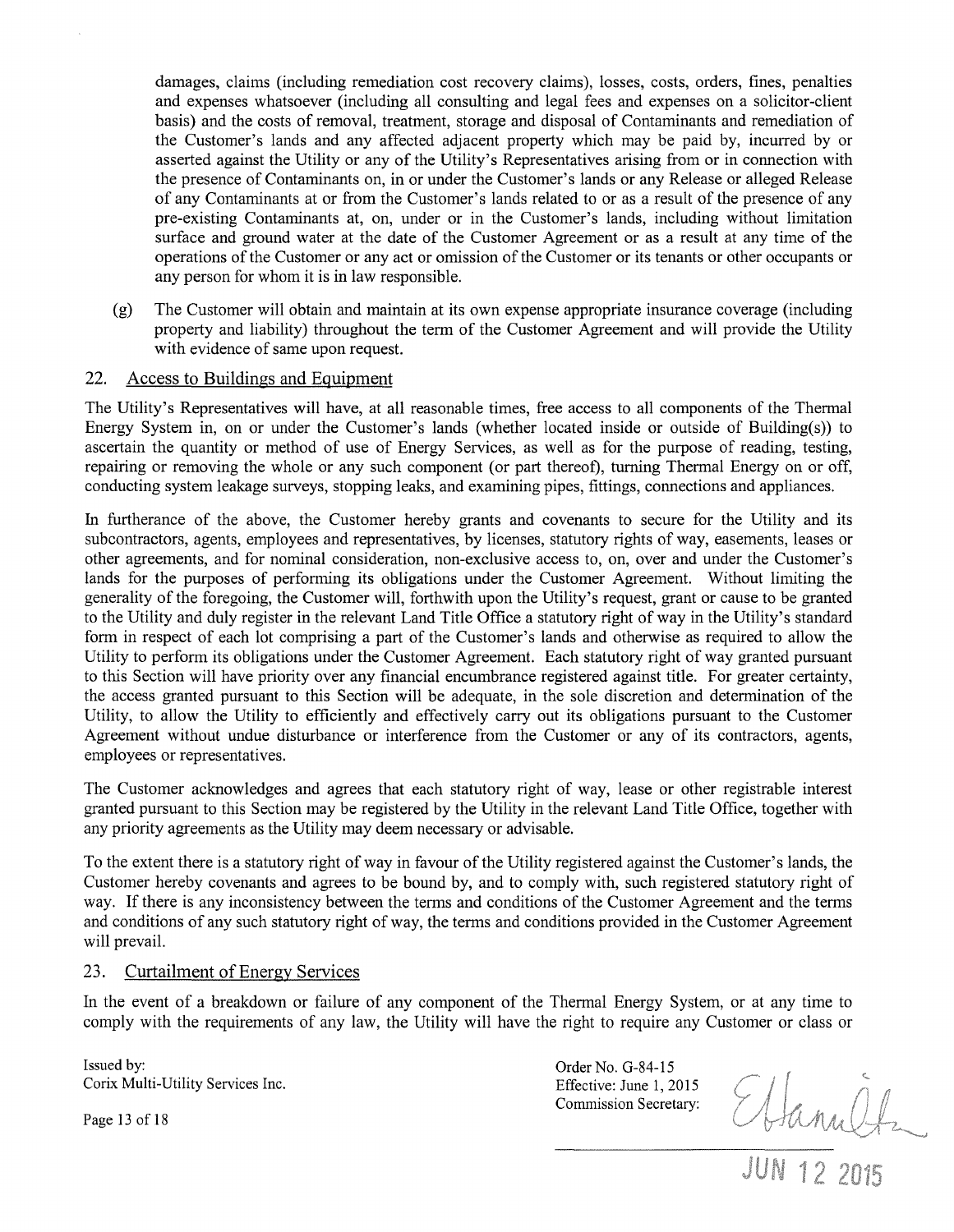classes of Customers or all its Customers, until notice of termination of the requirement is given, or between specified hours, to discontinue use of Thermal Energy for any purpose or purposes or to reduce in any specified degree or quantity such Customer(s)' consumption of Thermal Energy for any purpose or purposes.

Any such requirement may be communicated to any Customer or Customers or to all Customers by either or both of public notices in the press and announcements over the radio, and may be communicated to any individual Customer by either or both of notice in writing (via e-mail, regular mail or personal delivery, or left at the relevant Building) and oral communication (including by telephone). Any notice of the termination of any such requirement may be communicated similarly.

If in the opinion of any official of the Utility any Customer has failed to comply with any requirement of the Utility communicated in accordance with this Section, the Utility will be at liberty, after notice to the Customer is communicated in accordance with this Section, to discontinue Energy Service to such Customer.

The Utility will not be liable for any loss, injury, damage or expense occasioned to or suffered by any Customer for or by reason of any discontinuance of Energy Services as contemplated by this Section.

### 24. Disturbing Use

All equipment for which Thermal Energy is supplied will be subject to the reasonable approval of the Utility and the Customer will take and use the Thermal Energy so as not to endanger apparatus or cause any undue or abnormal fluctuations on the Thermal Energy System.

The Utility may require the Customer, at the Customer's expense, to provide equipment which will reasonably limit such fluctuations or disturbances and may refuse to supply Thermal Energy or suspend the supply thereof until such equipment is provided.

### 25. Sources of Energy

The Customer acknowledges and agrees that the Utility may, without the need to obtain any approval from the Customer and without any recourse by the Customer, from time to time incorporate other sources of energy or other energy supply systems into the Thermal Energy System, provided the Utility is still able to meet its obligations to the Customer hereunder.

### 26. Taxes

The rates and charges set out in these Terms and Conditions do not include social services tax, goods and services tax, harmonized sales tax or any other tax that the Utility may be lawfully authorized or required to add to its normal rates and charges.

### 27. Rate Schedule

The rates to be charged by, and paid to, the Utility for Energy Services will be the Basic Charge and Variable Charge set out in the Rate Schedule from time to time in effect, which may be inspected during business hours at the Utility's office in Vancouver, British Columbia and at the office of the British Columbia Utilities Commission in Vancouver, British Columbia.

#### 28. Special Contracts and Supplements

In unusual circumstances, special contracts and supplements to these Terms and Conditions may be negotiated between the Utility and the Customer and submitted for approval by the British Columbia Utilities Commission where:

(a) a minimum rate or revenue stream is required by the Utility to ensure that the provision of Energy Services to the Customer is economic; or

Issued by: Corix Multi-Utility Services Inc.

Page 14 of 18

Order No. G-84-15 Effective: June 1, 2015 Commission Secretary:

Sanult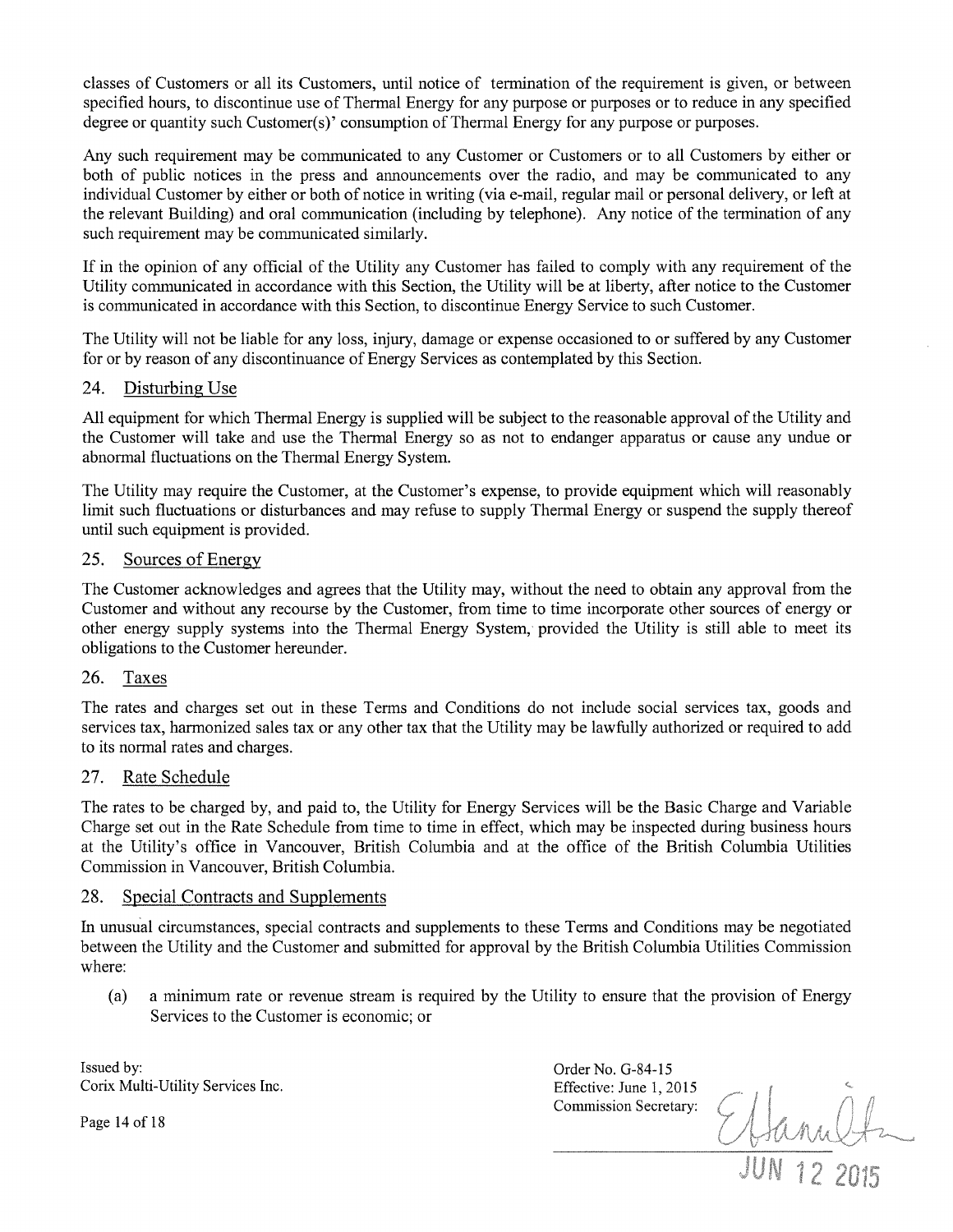(b) factors such as system by-pass opportunities exist or alternative fuel costs are such that a reduced rate is justified to keep or to attach the Customer on the Distribution System.

### 29. Conflicting Terms and Conditions

Whenever anything in these Terms and Conditions is in conflict with any special terms or conditions provided in any Rate Schedule, the terms or conditions provided in the Rate Schedule will prevail and whenever anything in these Terms and Conditions or in any Rate Schedule is in conflict with the terms of any special contract the terms of such special contract will prevail.

### 30. Authority of Agents of the Utility

None of the Utility's Representatives has authority to make any promise, agreement or representation not incorporated in a Customer Agreement, and any such unauthorized promise, agreement or representation is not binding on the Utility.

Issued by: Corix Multi-Utility Services Inc.

Page 15 of 18

Order No. G-84-15 Commission Secretary:

Effective: June 1, 2015<br>Commission Secretary: Elanelle<br>JUN 12 2015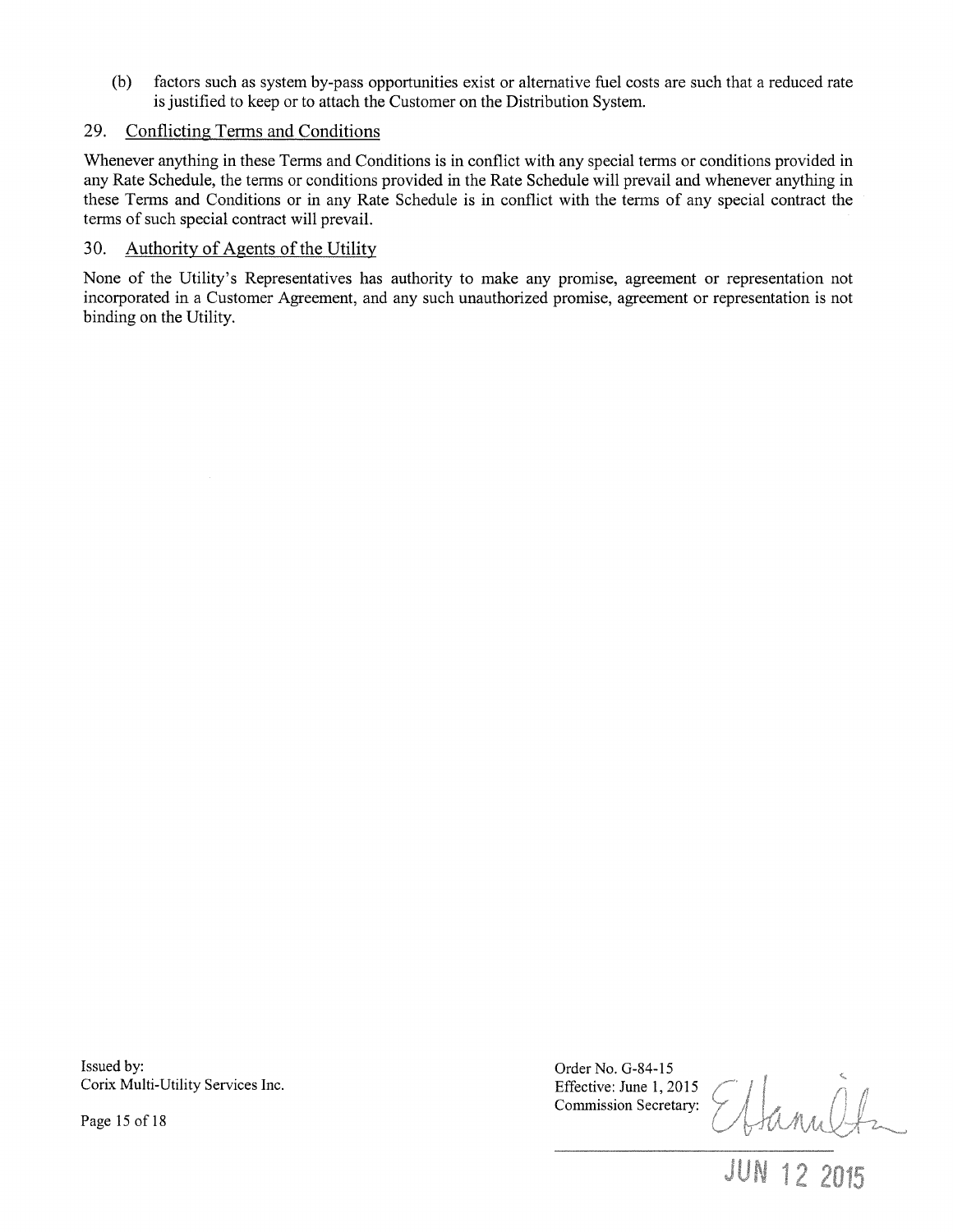# **SECTION** C - **RATE SCHEDULE**

| <b>UBC Neighbourhood</b><br><b>District Energy System</b><br><b>Schedule of Residential</b><br>Rates |                                                                                      |                                   |
|------------------------------------------------------------------------------------------------------|--------------------------------------------------------------------------------------|-----------------------------------|
| Year                                                                                                 | <b>Basic Charge</b><br><b>Monthly Fixed Rate per</b><br><b>Building Square Metre</b> | <b>Variable Charge</b><br>per kWh |
| 2015                                                                                                 | \$0.4967                                                                             | \$0.0377                          |
| 2016                                                                                                 | \$0.5111                                                                             | \$0.0388                          |
| 2017                                                                                                 | \$0.5259                                                                             | \$0.0399                          |
| 2018                                                                                                 | \$0.5411                                                                             | \$0.0411                          |
| 2019                                                                                                 | \$0.5568                                                                             | \$0.0423                          |
| 2020                                                                                                 | \$0.5730                                                                             | \$0.0435                          |
| 2021                                                                                                 | \$0.5896                                                                             | \$0.0447                          |
| 2022                                                                                                 | \$0.6067                                                                             | \$0.0460                          |
| 2023                                                                                                 | \$0.6243                                                                             | \$0.0474                          |
| 2024                                                                                                 | \$0.6424                                                                             | \$0.0487                          |
| 2025                                                                                                 | \$0.6610                                                                             | \$0.0502                          |
| 2026                                                                                                 | \$0.6802                                                                             | \$0.0516                          |
| 2027                                                                                                 | \$0.6999                                                                             | \$0.0531                          |
| 2028                                                                                                 | \$0.7202                                                                             | \$0.0547                          |
| 2029                                                                                                 | \$0.7411                                                                             | \$0.0562                          |
| 2030                                                                                                 | \$0.7626                                                                             | \$0.0579                          |
| 2031                                                                                                 | \$0.7847                                                                             | \$0.0595                          |
| 2032                                                                                                 | \$0.8075                                                                             | \$0.0613                          |
| 2033                                                                                                 | \$0.8309                                                                             | \$0.0630                          |
| 2034                                                                                                 | \$0.8550                                                                             | \$0.0649                          |

Issued by: Corix Multi-Utility Services Inc. Order No. G-84-15 Effective: June 1, 2015 Hamilta Commission Secretary:

Page 16 of 18

**JUN 12 2015**